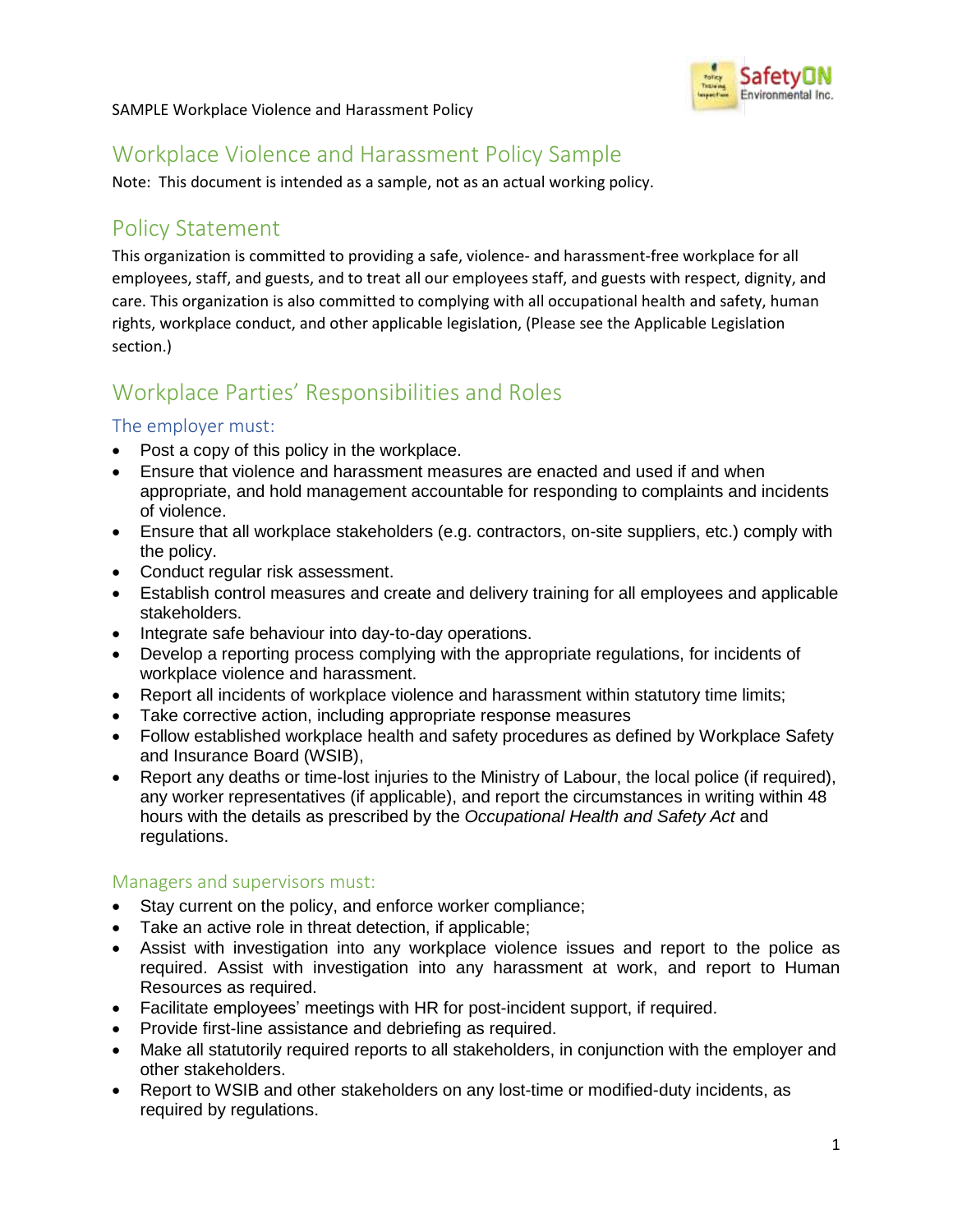

SAMPLE Workplace Violence and Harassment Policy

#### Employees must:

- Take all training programs as required in a timely manner.
- Learn and comply with all workplace violence and harassment policies and procedures, including seeking clarification from Human Resources if necessary.
- Report all violence or harassment incidents to a supervisor immediately Complete any required incident reports immediately
- Follow the WSIB four-step process.

#### Human Resources and/or the Joint Health and Safety Committee must:

- Create and update this policy, in conjunction with the employer representatives and other stakeholders.
- Create and provide training for employees and other on-site personnel as specified above.
- Provide support and counseling to victims of workplace harassment or violence.
- Take appropriate disciplinary action for workers who have committed acts of workplace violence or harassment.
- Liaise with management, staff, and others to promote compliance with the policy, and threat detection and management.

### Reporting and Investigation

- All on-site personnel must report violent or harassing incidents to their manager or a supervisor immediately. Employees may make these reports confidential, with the understanding that any information in the report must be shared with any stakeholder parties (e.g. Ministry of Labour representatives, police officers, employer representatives);
- Managers and supervisors are responsible for investigating any reports, escalating them (if required), and applying all applicable remedies, including enacting preventive strategies, disciplinary actions, and liaising with law enforcement.
- Employers must make reports to the Ministry of Labour and/or WSIB as specified in the *Occupational Health and Safety Act* and *Workplace Safety and Insurance Act.*

# Action Procedure

In case of an incident of **workplace violence**:

- 1. If it is safe to do so, a capable staff member should subdue the person. If not safe, call 911 and report the incident to police, and/or request an ambulance in case of injury or death..
- 2. Other on-site personnel should find their way to a safe place (e.g. the fire meetup point) until the danger is over.
- 3. A staff member should report the incident to a supervisor immediately.
- 4. If someone is injured or killed, a member of the management team should work with the first responders to ensure that the casualty is transported to hospital as soon as possible.
- 5. The management team should then complete all necessary reports and paperwork (see Reporting and Investigation).